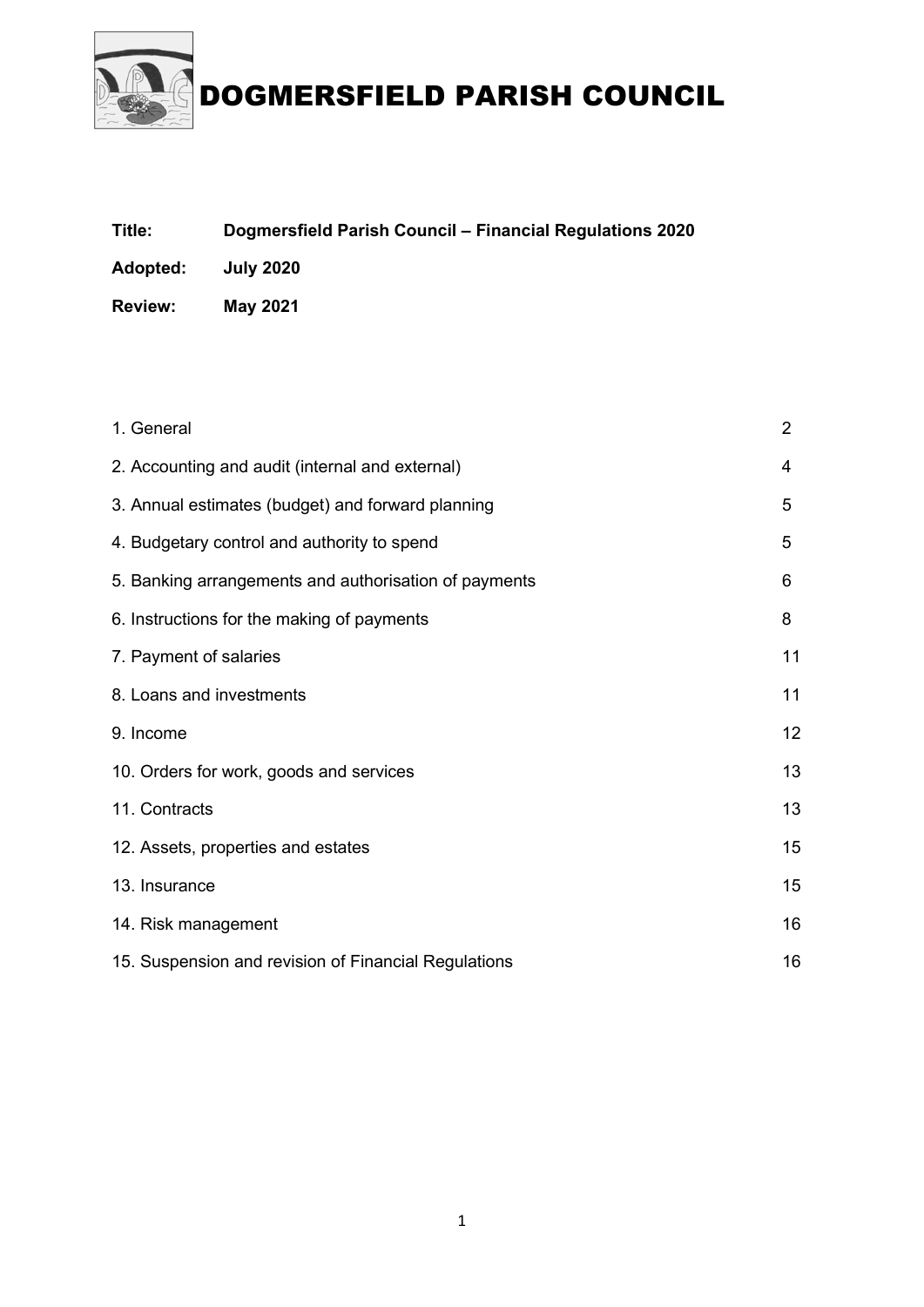

#### 1. General

1.1. These financial regulations govern the conduct of financial management by the council and may only be amended or varied by resolution of the council. Financial regulations are one of the council's three governing policy documents providing procedural guidance for members and officers. Financial regulations must be observed in conjunction with the council's standing orders.

1.2. The council is responsible in law for ensuring that its financial management is adequate and effective and that the council has a sound system of internal control which facilitates the effective exercise of the council's functions, including arrangements for the management of risk.

1.3. The council's accounting control systems must include measures:

- for the timely production of accounts;
- that provide for the safe and efficient safeguarding of public money;
- to prevent and detect inaccuracy and fraud; and
- identifying the duties of officers.

1.4. These financial regulations demonstrate how the council meets these responsibilities and requirements.

1.5. At least once a year, prior to approving the Annual Governance Statement, the council must review the effectiveness of its system of internal control which shall be in accordance with proper practices.

1.6. Deliberate or wilful breach of these Regulations by an employee may give rise to disciplinary proceedings.

1.7. Members of council are expected to follow the instructions within these Regulations and not to entice employees to breach them. Failure to follow instructions within these Regulations brings the office of councillor into disrepute.

1.8. The Clerk has been appointed as the Responsible Financial Officer (RFO) for this council and these regulations will apply accordingly.

1.9. The Clerk;

- acts under the policy direction of the council;
- administers the council's financial affairs in accordance with all Acts, Regulations and proper practices;
- determines on behalf of the council its accounting records and accounting control systems;
- ensures the accounting control systems are observed;
- maintains the accounting records of the council up to date in accordance with proper practices;
- assists the council to secure economy, efficiency and effectiveness in the use of its resources; and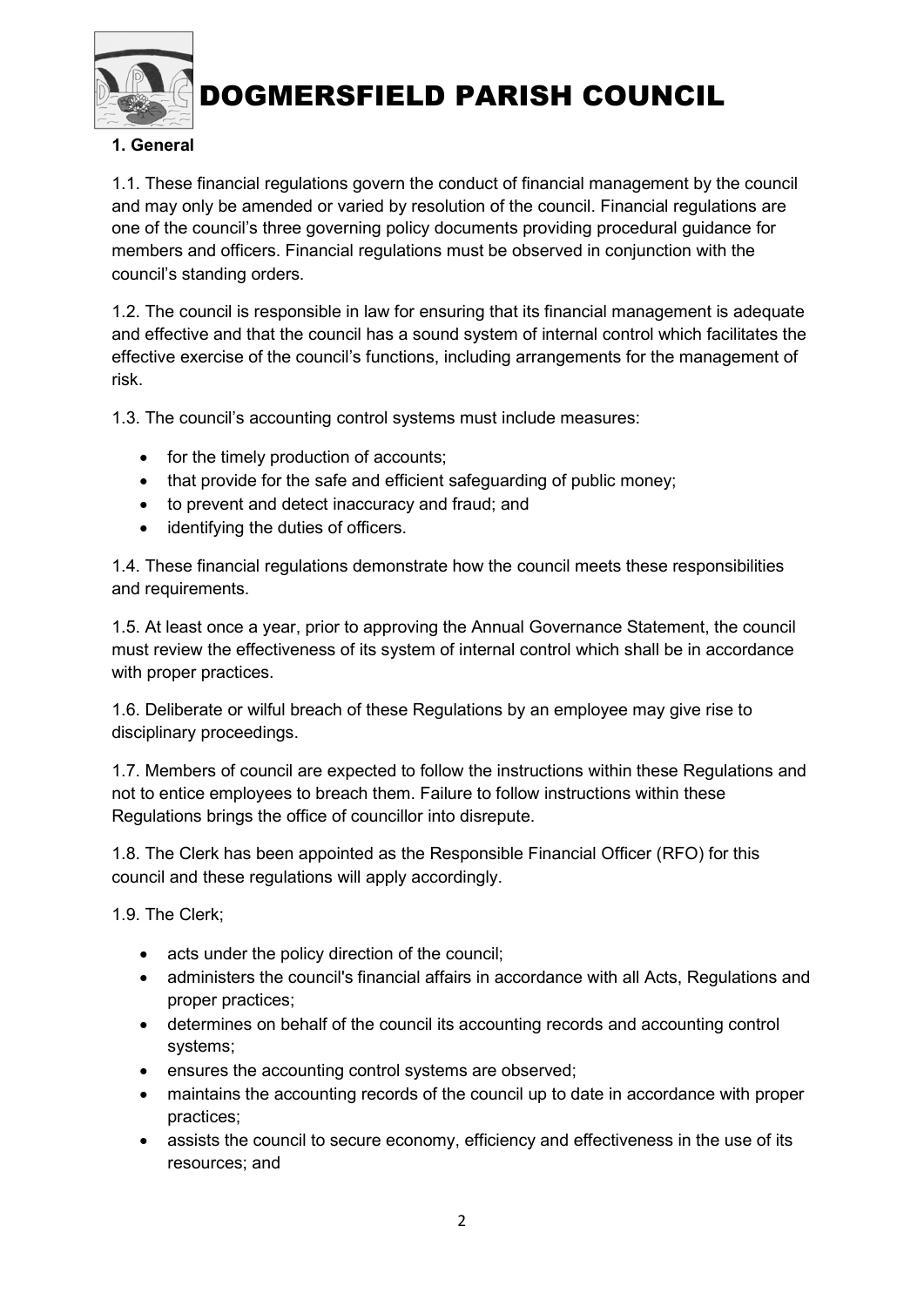

produces financial management information as required by the council.

1.10. The accounting records determined by the Clerk shall be sufficient to show and explain the council's transactions and to enable the Clerk to ensure that any income and expenditure account and statement of balances, or record of receipts and payments and additional information, as the case may be, or management information prepared for the council from time to time comply with the Accounts and Audit Regulations.

1.11. The accounting records determined by the Clerk shall in particular contain:

- entries from day to day of all sums of money received and expended by the council and the matters to which the income and expenditure or receipts and payments account relate;
- a record of the assets and liabilities of the council; and
- wherever relevant, a record of the council's income and expenditure in relation to claims made, or to be made, for any contribution, grant or subsidy.

1.12. The accounting control systems determined by the Clerk shall include:

- procedures to ensure that the financial transactions of the council are recorded as soon as reasonably practicable and as accurately and reasonably as possible;
- procedures to enable the prevention and detection of inaccuracies and fraud and the ability to reconstruct any lost records;
- identification of the duties of officers dealing with financial transactions and division of responsibilities of those officers in relation to significant transactions;
- procedures to ensure that uncollectable amounts, including any bad debts are not submitted to the council for approval to be written off except with the approval of the Clerk and that the approvals are shown in the accounting records; and
- measures to ensure that risk is properly managed.

1.13. The council is not empowered by these Regulations or otherwise to delegate certain specified decisions. In particular any decision regarding:

- setting the final budget or the precept (council tax requirement);
- approving accounting statements;
- approving an annual governance statement;
- borrowing;
- writing off bad debts;
- declaring eligibility for the General Power of Competence; and
- addressing recommendations in any report from the internal or external auditors, shall be a matter for the full council only.

1.14. In addition, the council must:

- determine and keep under regular review the bank mandate for all council bank accounts; and
- approve any grant or a single commitment in excess of £500.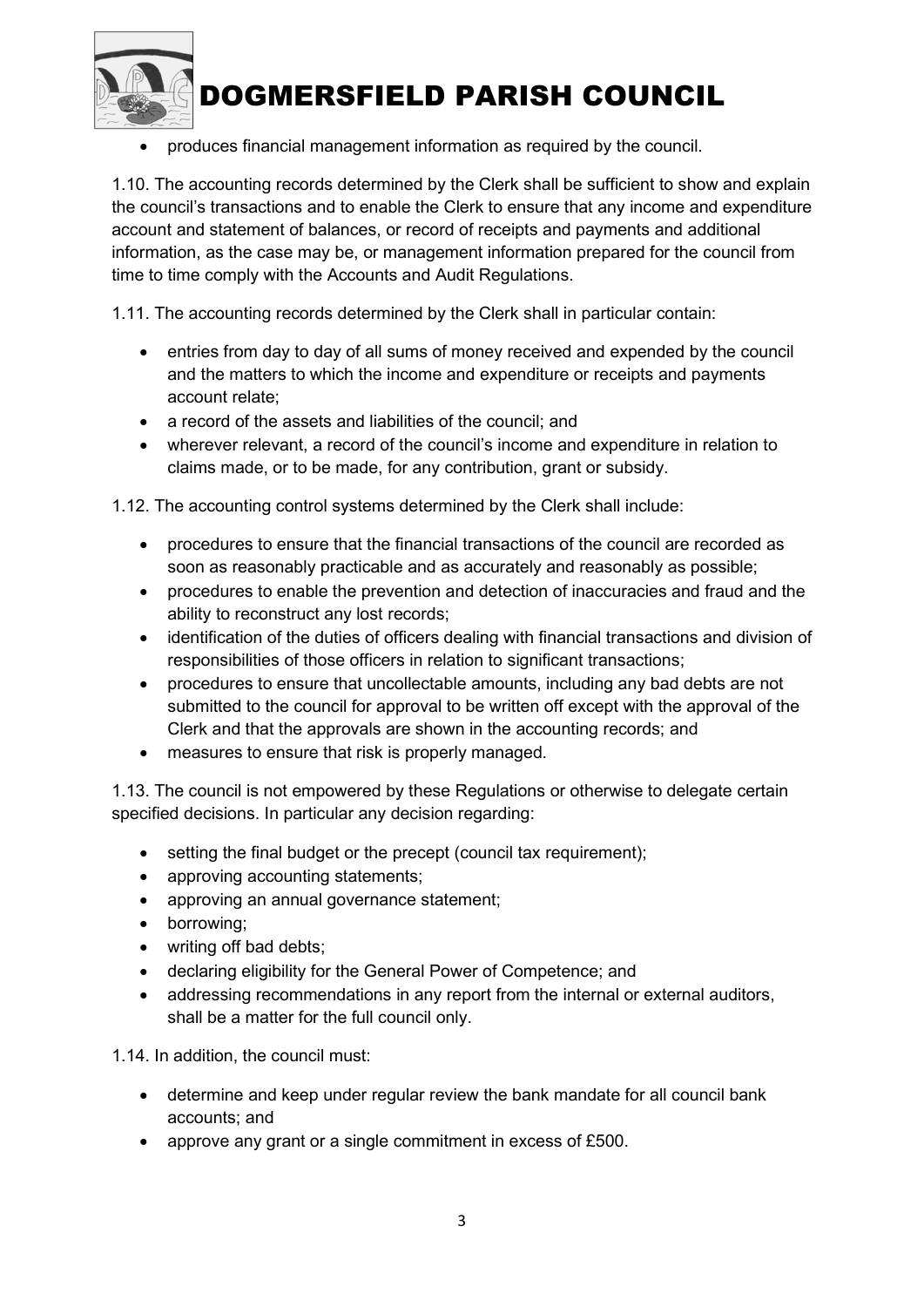

1.15. In these financial regulations, references to the Accounts and Audit Regulations or 'the regulations' shall mean the regulations issued under the provisions of section 27 of the Audit Commission Act 1998, or any superseding legislation, and then in force unless otherwise specified.

In these financial regulations the term 'proper practice' or 'proper practices' shall refer to guidance issued in Governance and Accountability for Local Councils - a Practitioners' Guide (England) issued by the Joint Practitioners Advisory Group (JPAG), available from the websites of NALC and the Society for Local Council Clerks (SLCC).

### 2. Accounting and audit (internal and external)

2.1. All accounting procedures and financial records of the council shall be determined by the Clerk in accordance with the Accounts and Audit Regulations, appropriate guidance and proper practices.

2.2. On a regular basis, usually before each council meeting, and at each financial year end, a member other than the Chairman shall be appointed to verify bank reconciliations (for all accounts) produced by the Clerk. The member shall sign the reconciliations and the original bank statements (or similar document) as evidence of verification. This activity shall on conclusion be reported, including any exceptions, to and noted by the council.

2.3. The Clerk shall complete the annual statement of accounts, annual report, and any related documents of the council contained in the Annual Return (as specified in proper practices) as soon as practicable after the end of the financial year and having certified the accounts shall submit them and report thereon to the council within the timescales set by the Accounts and Audit Regulations.

2.4. The council shall ensure that there is an adequate and effective system of internal audit of its accounting records, and of its system of internal control in accordance with proper practices. Any officer or member of the council shall make available such documents and records as appear to the council to be necessary for the purpose of the audit and shall, as directed by the council, supply the Clerk, internal auditor, or external auditor with such information and explanation as the council considers necessary for that purpose.

2.5. The internal auditor shall be appointed by and shall carry out the work in relation to internal controls required by the council in accordance with proper practices.

2.6. The internal auditor shall:

- be competent and independent of the financial operations of the council;
- report to council in writing, or in person, on a regular basis with a minimum of one annual written report during each financial year;
- demonstrate competence, objectivity and independence, be free from any actual or perceived conflicts of interest, including those arising from family relationships; and
- have no involvement in the financial decision making, management or control of the council.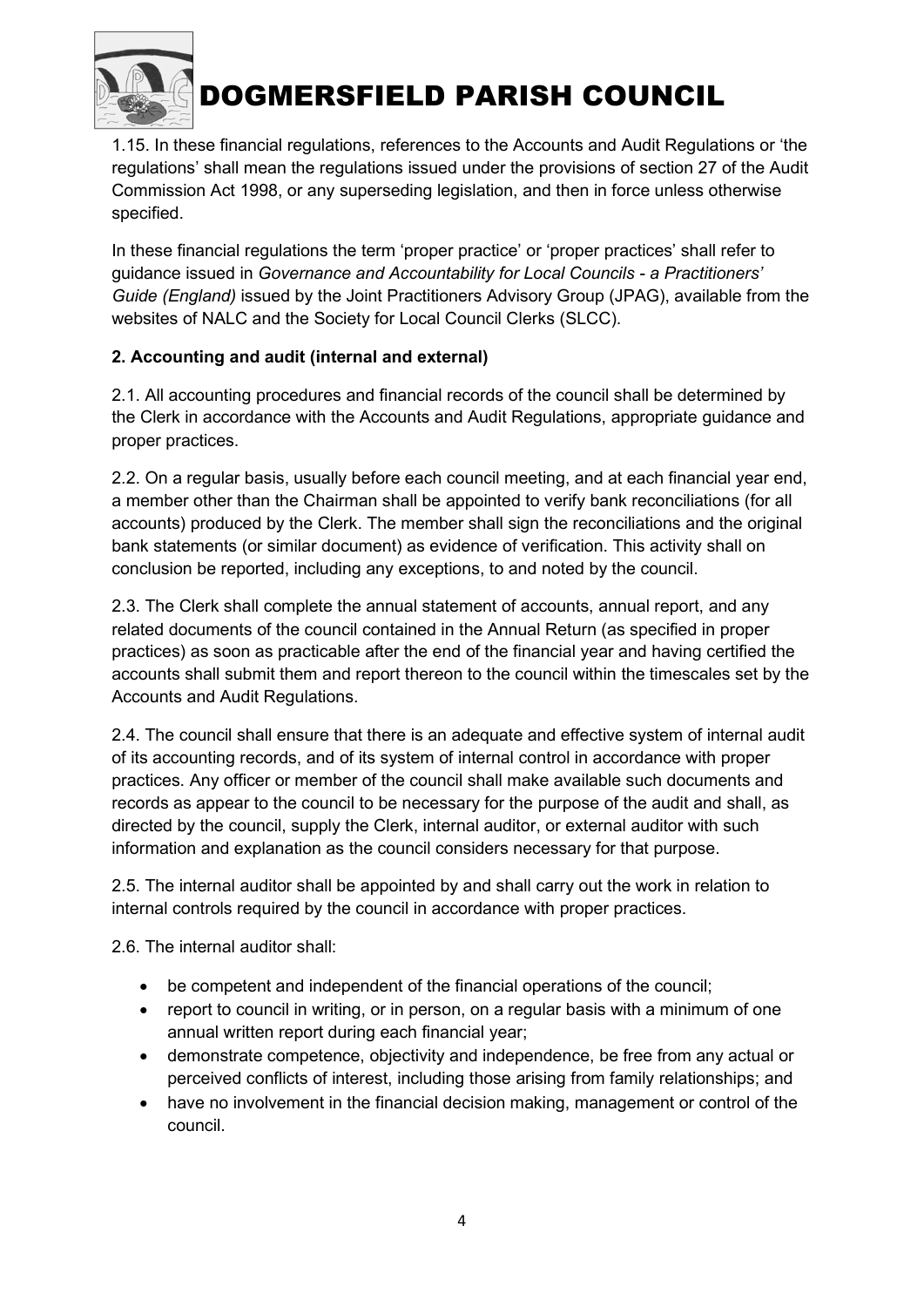

#### 2.7. Internal or external auditors may not under any circumstances:

- perform any operational duties for the council;
- initiate or approve accounting transactions; or
- direct the activities of any council employee, except to the extent that such employees have been appropriately assigned to assist the internal auditor.

2.8. For the avoidance of doubt, in relation to internal audit the terms 'independent' and 'independence' shall have the same meaning as is described in proper practices.

2.9. The Clerk shall make arrangements for the exercise of electors' rights in relation to the accounts including the opportunity to inspect the accounts, books, and vouchers and display or publish any notices and statements of account required by Audit Commission Act 1998, or any superseding legislation, and the Accounts and Audit Regulations.

2.10. The Clerk shall, without undue delay, bring to the attention of all councillors any correspondence or report from internal or external auditors.

#### 3. Annual estimates (budget) and forward planning

3.1. The Clerk must each year, by no later than December, prepare detailed estimates of all receipts and payments including the use of reserves and all sources of funding for the following financial year in the form of a budget to be considered by the council.

3.2. The council shall consider annual budget proposals in relation to the council's three year forecast of revenue and capital receipts and payments including recommendations for the use of reserves and sources of funding and update the forecast accordingly.

3.3. The council shall fix the precept (council tax requirement), and relevant basic amount of council tax to be levied for the ensuing financial year not later than by the end of January each year. The Clerk shall issue the precept to the billing authority and shall supply each member with a copy of the approved annual budget.

3.4. The approved annual budget shall form the basis of financial control for the ensuing year.

#### 4. Budgetary control and authority to spend

4.1. Expenditure on revenue items may be authorised up to the amounts included for that class of expenditure in the approved budget. This authority is to be determined by:

- the council for all items over £500; or
- the Clerk, in conjunction with Chairman of Council for any items below £500.

Such authority is to be evidenced by a minute or by an authorisation slip duly signed by the Clerk, and where necessary also by the Chairman.

Contracts may not be disaggregated to avoid controls imposed by these regulations.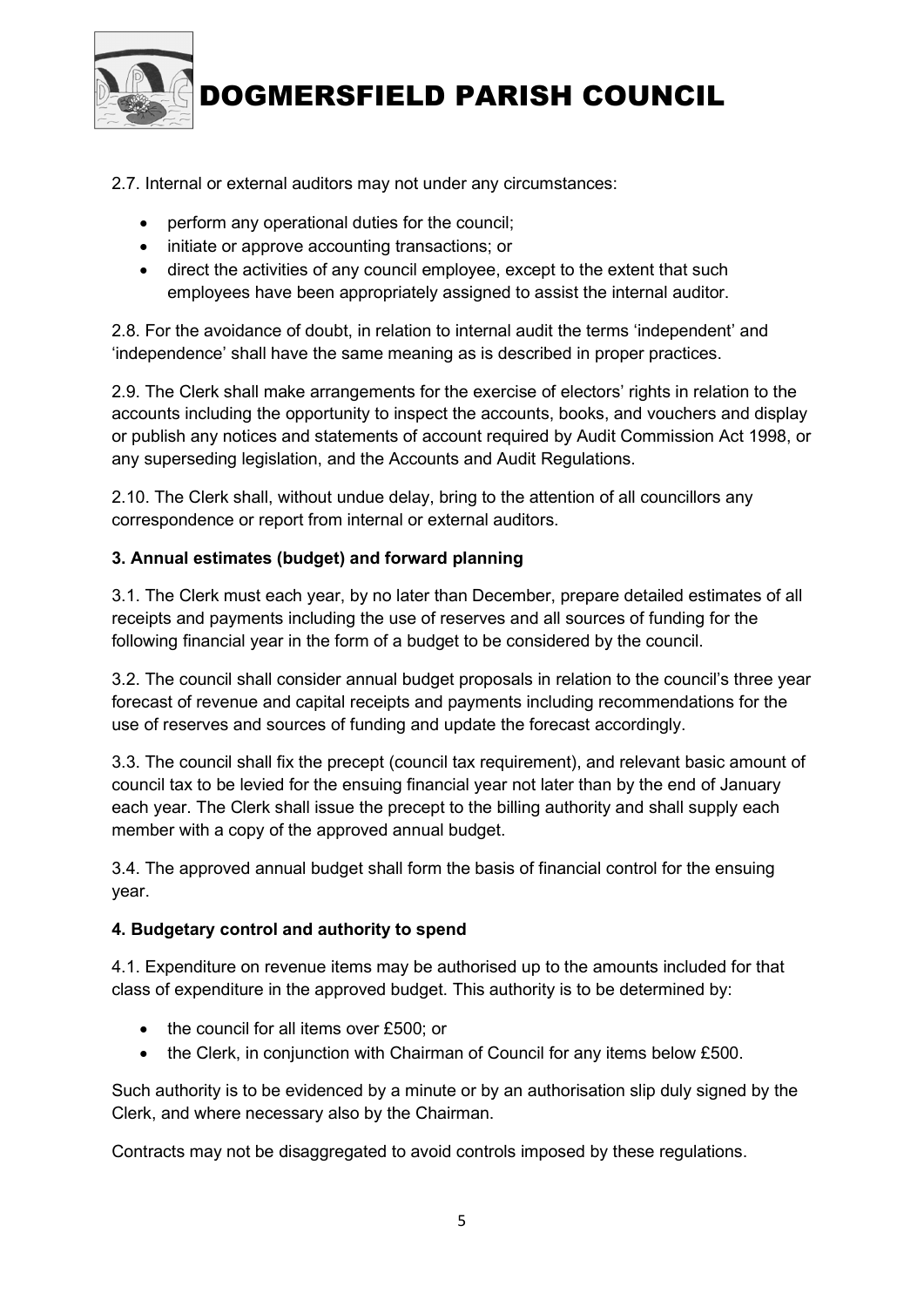

4.2. No expenditure may be authorised that will exceed the amount provided in the revenue budget for that class of expenditure other than by resolution of the council. During the budget year and with the approval of council having considered fully the implications for public services, unspent and available amounts may be moved to other budget headings or to an earmarked reserve as appropriate ('virement').

4.3. Unspent provisions in the revenue or capital budgets for completed projects shall not be carried forward to a subsequent year.

4.4. The salary budgets are to be reviewed at least annually in December for the following financial year and such review shall be evidenced by a hard copy schedule signed by the Clerk and the Chairman of Council.

4.5. In cases of extreme risk to the delivery of council services, the clerk may authorise revenue expenditure on behalf of the council which in the clerk's judgement it is necessary to carry out. Such expenditure includes repair, replacement or other work, whether or not there is any budgetary provision for the expenditure, subject to a limit of £200. The Clerk shall report such action to the chairman as soon as possible and to the council as soon as practicable thereafter.

4.6. No expenditure shall be authorised in relation to any capital project and no contract entered into or tender accepted involving capital expenditure unless the council is satisfied that the necessary funds are available and the requisite borrowing approval has been obtained.

4.7. All capital works shall be administered in accordance with the council's standing orders.

4.8. The Clerk shall provide the council, at each council meeting, with a statement of receipts and payments to date under each head of the budgets, comparing actual expenditure to the appropriate date against that planned as shown in the budget. These statements shall show explanations of material variances. For this purpose, "material" shall be in excess of £100 or 15% of the budget.

4.9. Changes in earmarked reserves shall be approved by council as part of the budgetary control process.

### 5. Banking arrangements and authorisation of payments

5.1. The council's banking arrangements, including the bank mandate, shall be made by the Clerk and approved by the council; banking arrangements may not be delegated to a committee. They shall be regularly reviewed for safety and efficiency.

5.2. The Clerk shall prepare a schedule of payments requiring authorisation, forming part of the Agenda for the Meeting and, together with the relevant invoices, present the schedule to council. The council / committee shall review the schedule for compliance and, having satisfied itself shall authorise payment by a resolution of the council. The approved schedule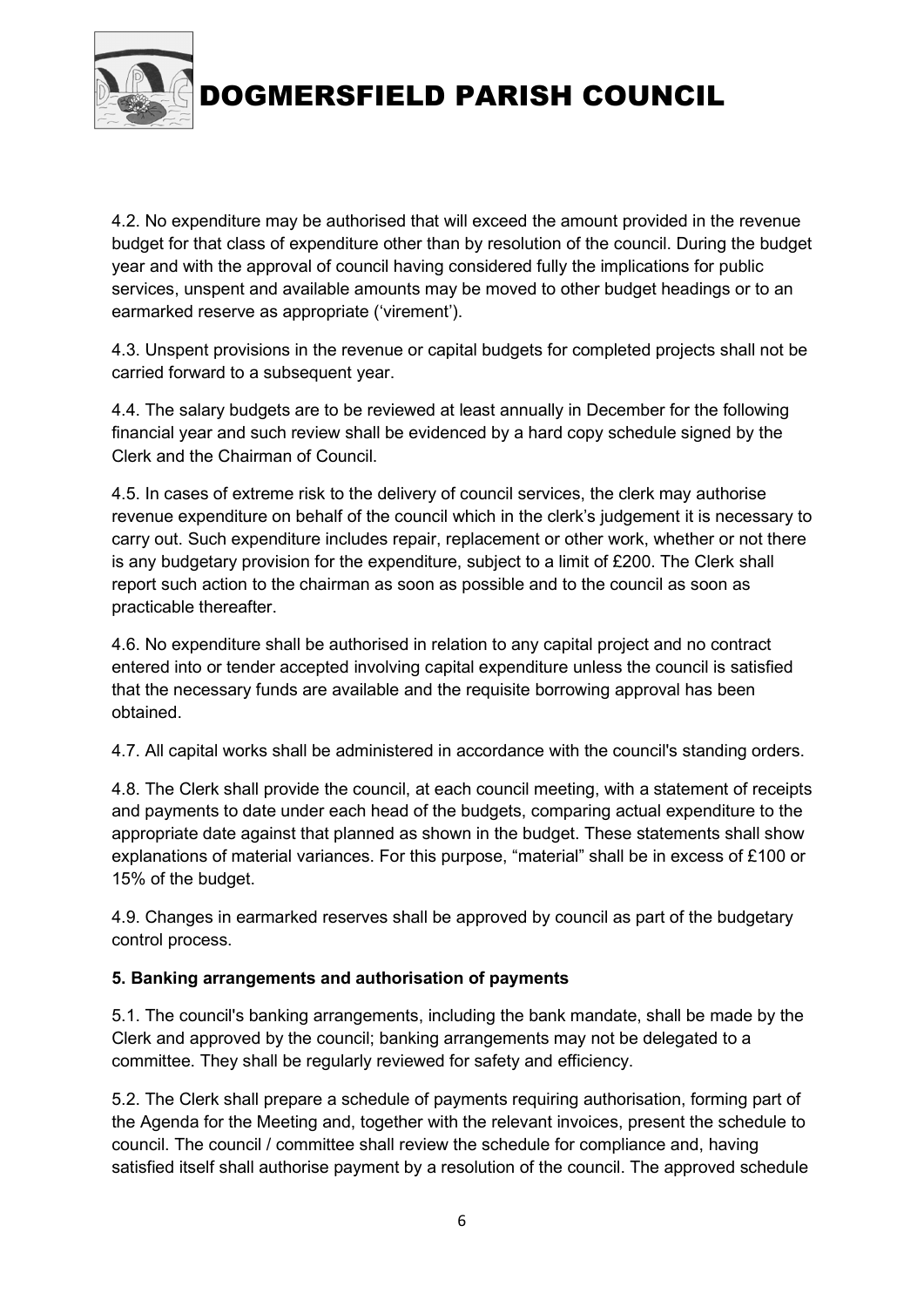

shall be ruled off and initialled by the Chairman of the Meeting. A detailed list of all payments shall be disclosed within or as an attachment to the minutes of the meeting at which payment was authorised. Personal payments (including salaries, wages, expenses and any payment made in relation to the termination of a contract of employment) may be summarised to remove public access to any personal information.

5.3. All invoices for payment shall be examined, verified and certified by the Clerk to confirm that the work, goods or services to which each invoice relates has been received, carried out, examined and represents expenditure previously approved by the council.

5.4. The Clerk shall examine invoices for arithmetical accuracy and analyse them to the appropriate expenditure heading. The Clerk shall take all steps to pay all invoices submitted, and which are in order, at the next available council meeting.

5.5. The Clerk shall have delegated authority to authorise the payment of items only in the following circumstances:

a) If a payment is necessary to avoid a charge to interest under the Late Payment of Commercial Debts (Interest) Act 1998, and the due date for payment is before the next scheduled Meeting of council, where the Clerk certifies that there is no dispute or other reason to delay payment, provided that a list of such payments shall be submitted to the next appropriate meeting of council;

b) An expenditure item authorised under 5.6 below (continuing contracts and obligations) provided that a list of such payments shall be submitted to the next appropriate meeting of council; or

c) fund transfers within the council's banking arrangements up to the sum of £1,000, provided that a list of such payments shall be submitted to the next appropriate meeting of council.

5.6. For each financial year the Clerk shall draw up a list of due payments which arise on a regular basis as the result of a continuing contract, statutory duty, or obligation (such as but not exclusively) Salaries, PAYE and NI, Superannuation Fund and regular maintenance contracts and the like for which council may authorise payment for the year provided that the requirements of regulation 4.1 (Budgetary Controls) are adhered to, provided also that a list of such payments shall be submitted to the next appropriate meeting of council.

5.7. A record of regular payments made under 5.6 above shall be drawn up and be signed by two members on each and every occasion when payment is authorised - thus controlling the risk of duplicated payments being authorised and / or made.

5.8. In respect of grants a duly authorised committee shall approve expenditure within any limits set by council and in accordance with any policy statement approved by council. Any Revenue or Capital Grant in excess of £1,000 shall before payment, be subject to ratification by resolution of the council.

5.9. Members are subject to the Code of Conduct that has been adopted by the council and shall comply with the Code and Standing Orders when a decision to authorise or instruct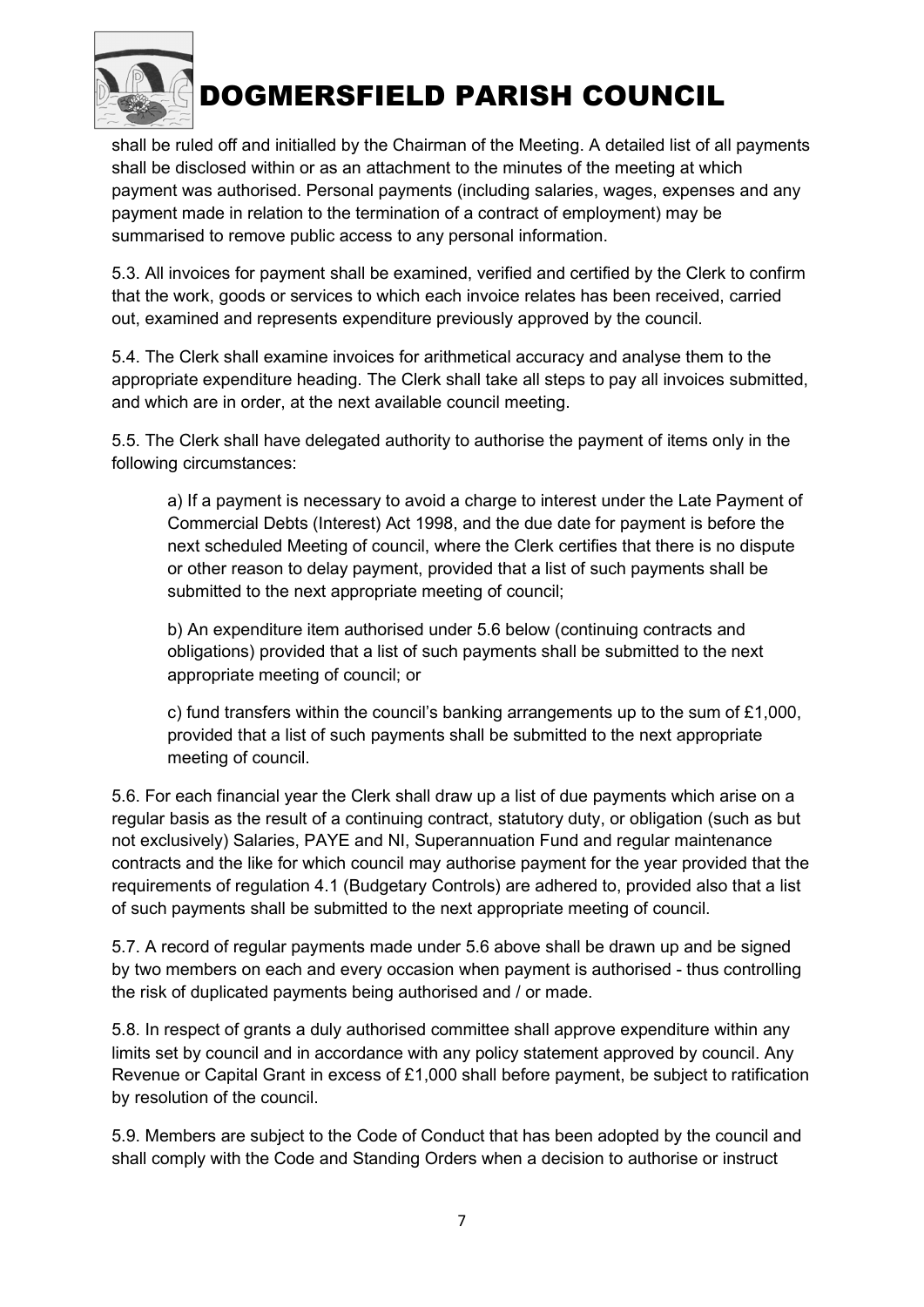

payment is made in respect of a matter in which they have a disclosable pecuniary or other interest, unless a dispensation has been granted.

5.10. The council will aim to rotate the duties of members in these Regulations so that onerous duties are shared out as evenly as possible over time.

5.11. Any changes in the recorded details of suppliers, such as bank account records, shall be approved in writing by a Member.

#### 6. Instructions for the making of payments

6.1. The council will make safe and efficient arrangements for the making of its payments.

6.2. Following authorisation under Financial Regulation 5 above, the council, a duly delegated committee or, if so delegated, the Clerk shall give instruction that a payment shall be made.

6.3. All payments shall be affected by cheque, electronic bank transfer or other instructions to the council's bankers, or otherwise, in accordance with a resolution of council.

6.4. Cheques or orders for payment drawn on the bank account in accordance with the schedule as presented to council or committee shall be signed by two members of council in accordance with a resolution instructing that payment. A member who is a bank signatory, having a connection by virtue of family or business relationships with the beneficiary of a payment, should not, under normal circumstances, be a signatory to the payment in question.

6.5. To indicate agreement of the details shown on the cheque or order for payment with the counterfoil and the invoice or similar documentation, the signatories shall each also initial the cheque counterfoil.

6.6. Payment for utility supplies (energy, telephone and water) and any National Non-Domestic Rates may be made by variable direct debit provided that the instructions are signed by two members and any payments are reported to council as made. The approval of the use of a variable direct debit shall be renewed by resolution of the council at least every two years.

6.7. Payment may be made by banker's standing order provided that the instructions are signed, or otherwise evidenced by two members, are retained and any payments are reported to council as made. The approval of the use of a banker's standing order shall be renewed by resolution of the council at least every two years.

6.8. Payment may be made by BACS or CHAPS methods provided that the instructions for each payment are signed, or otherwise evidenced, by two authorised bank signatories, are retained and any payments are reported to council as made. The approval of the use of BACS or CHAPS shall be renewed by resolution of the council at least every two years.

6.9. Payment may be made by internet banking transfer provided evidence is retained showing which members approved the payment.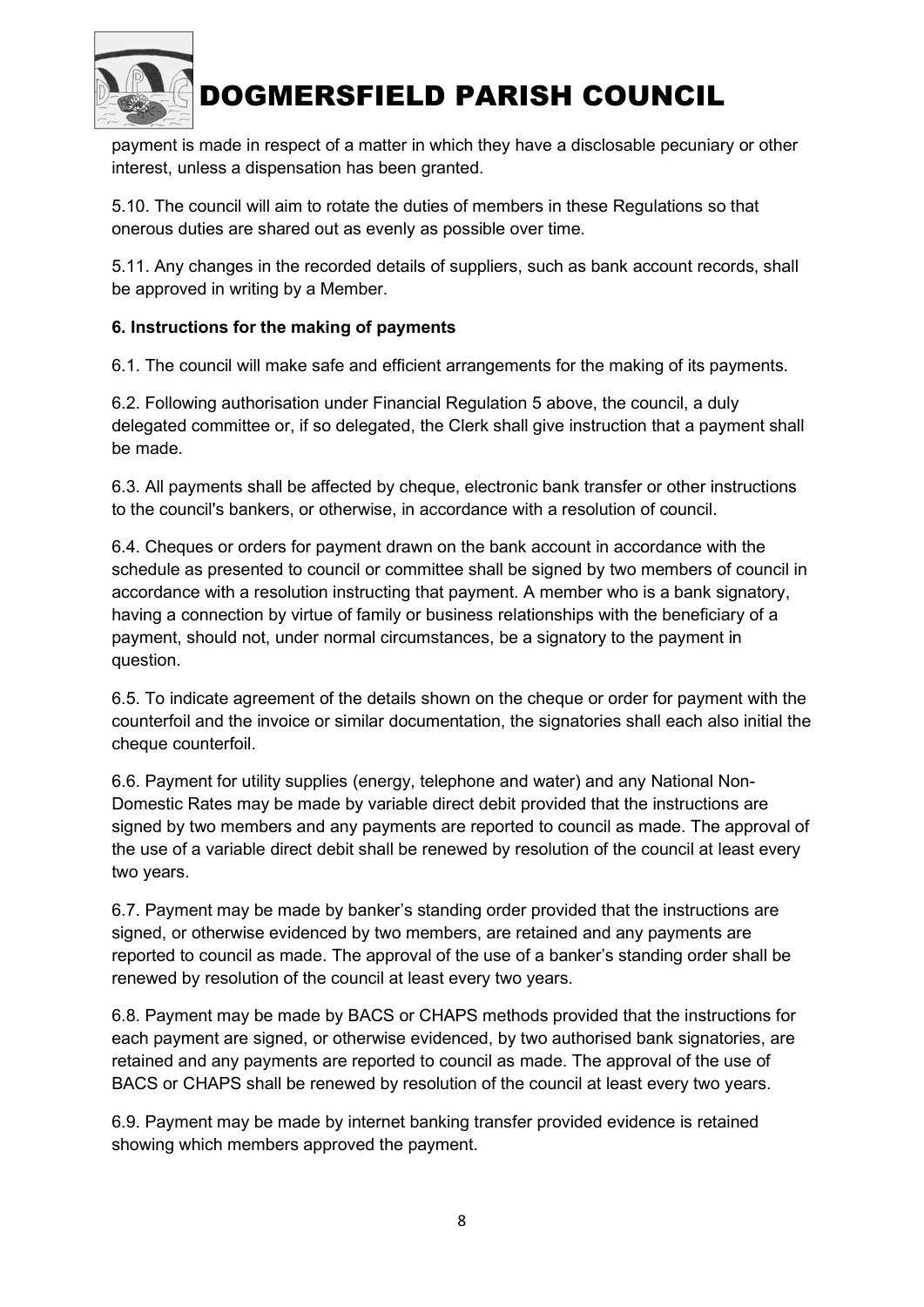

6.10. Where a computer requires use of a personal identification number (PIN) or other password(s), for access to the council's records on that computer, a note shall be made of the PIN and Passwords and shall be handed to and retained by the Chairman of Council in a sealed dated envelope. This envelope may not be opened other than in the presence of two other councillors. After the envelope has been opened, in any circumstances, the PIN and / or passwords shall be changed as soon as practicable. The fact that the sealed envelope has been opened, in whatever circumstances, shall be reported to all members immediately and formally to the next available meeting of the council. This will not be required for a member's personal computer used only for remote authorisation of bank payments.

6.11. No employee or councillor shall disclose any PIN or password, relevant to the working of the council or its bank accounts, to any person not authorised in writing by the council or a duly delegated committee.

6.12. Regular back-up copies of the records on any computer shall be made and shall be stored securely away from the computer in question, and preferably off site.

6.13. The council, and any members using computers for the council's financial business, shall ensure that anti-virus, anti-spyware and firewall software with automatic updates, together with a high level of security, is used.

6.14. Where internet banking arrangements are made with any bank, the Clerk shall be appointed as the Service Administrator. The bank mandate approved by the council shall identify a number of councillors who will be authorised to approve transactions on those accounts. The bank mandate will state clearly the amounts of payments that can be instructed by the use of the Service Administrator alone, or by the Service Administrator with a stated number of approvals.

6.15. Access to any internet banking accounts will be directly to the access page (which may be saved under "favourites"), and not through a search engine or e-mail link. Remembered or saved passwords facilities must not be used on any computer used for council banking work. Breach of this Regulation will be treated as a very serious matter under these regulations.

6.16. Changes to account details for suppliers, which are used for internet banking may only be changed on written hard copy notification by the supplier and supported by hard copy authority for change signed by the Clerk and a member. A programme of regular checks of standing data with suppliers will be followed.

6.17. Any Debit Card issued for use will be specifically restricted to the Clerk and will also be restricted to a single transaction maximum value of £200 unless authorised by council in writing before any order is placed.

6.18. A pre-paid debit card may be issued to employees with varying limits. These limits will be set by the council. Transactions and purchases made will be reported to the council and authority for topping-up shall be at the discretion of the council.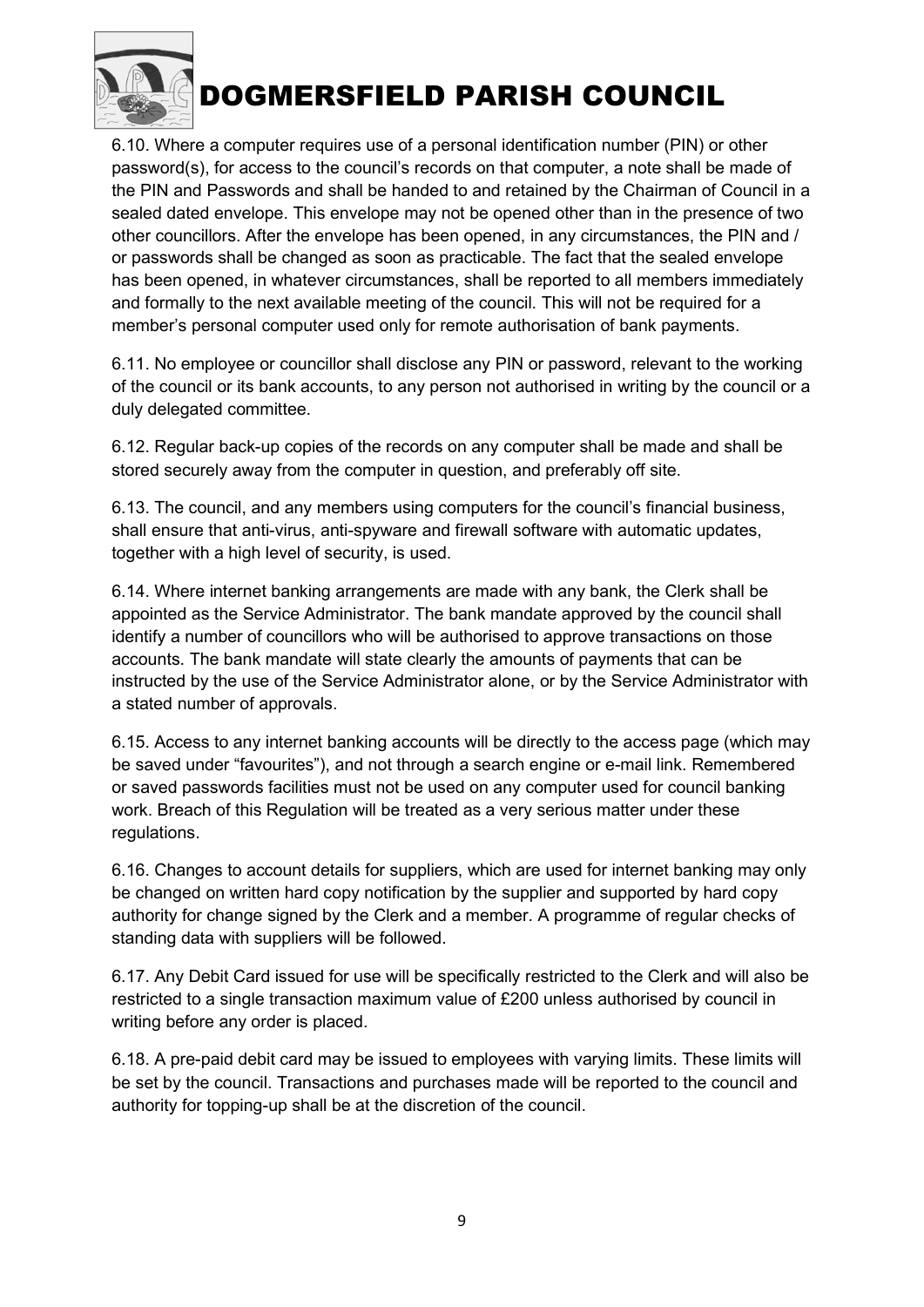

6.19. Any corporate credit card or trade card account opened by the council will be specifically restricted to use by the Clerk and shall be subject to automatic payment in full at each month-end.

6.20. The council will not maintain any form of cash float. All cash received must be banked intact. Any payments made in cash by the Clerk (for example for postage or minor stationery items) shall be refunded on a regular basis, at least quarterly.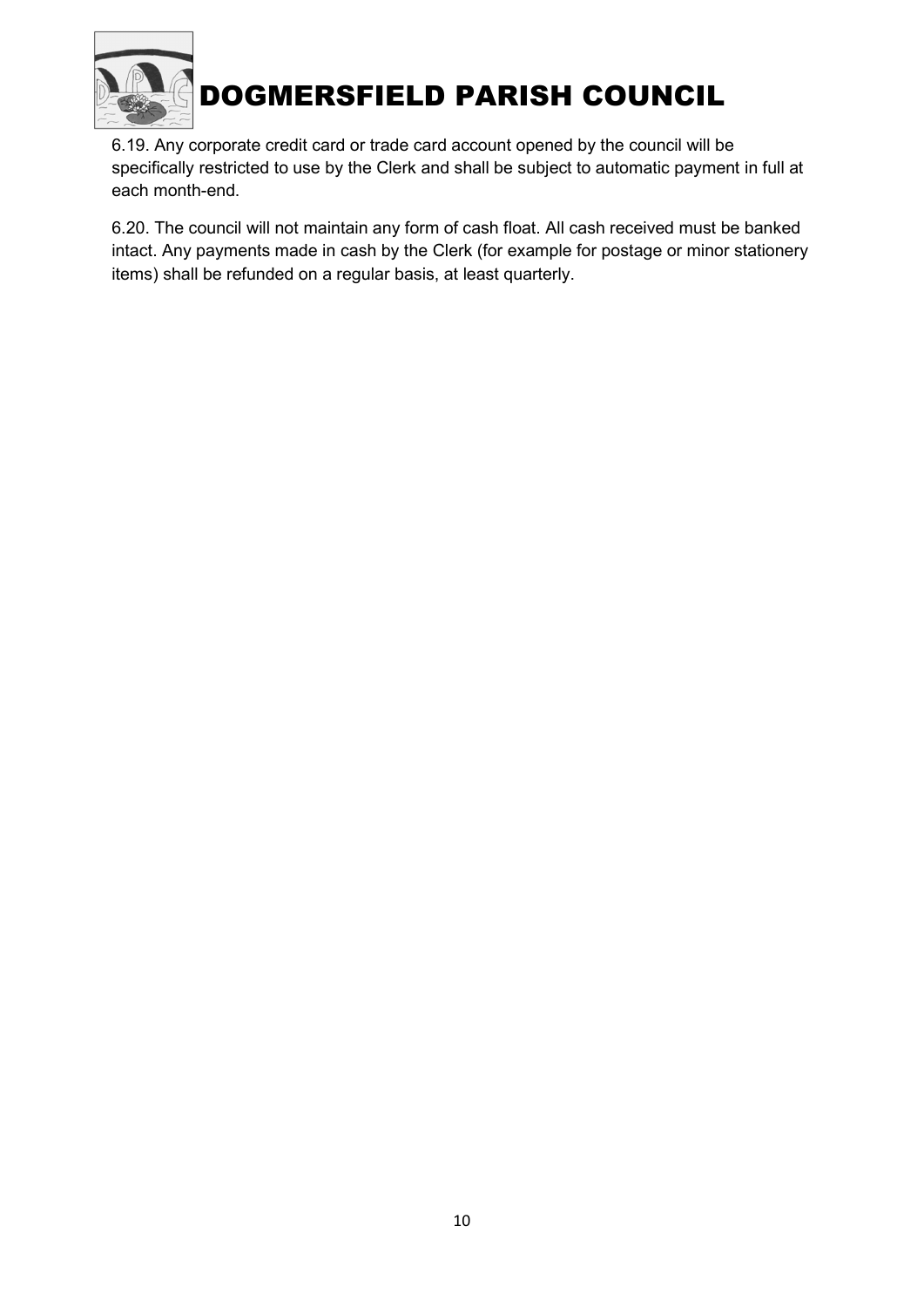

### 7. Payment of salaries

7.1. As an employer, the council shall make arrangements to meet fully the statutory requirements placed on all employers by PAYE and National Insurance legislation. The payment of all salaries shall be made in accordance with payroll records and the rules of PAYE and National Insurance currently operating, and salary rates shall be as agreed by council.

7.2. Payment of salaries and payment of deductions from salary such as may be required to be made for tax, national insurance and pension contributions, or similar statutory or discretionary deductions must be made in accordance with the payroll records and on the appropriate dates stipulated in employment contracts, provided that each payment is reported to the next available council meeting, as set out in these regulations above.

7.3. No changes shall be made to any employee's pay, emoluments, or terms and conditions of employment without the prior consent of the council.

7.4. Each and every payment to employees of net salary and to the appropriate creditor of the statutory and discretionary deductions shall be recorded in a separate confidential record (confidential cash book). This confidential record is not open to inspection or review (under the Freedom of Information Act 2000 or otherwise) other than:

- a) by any councillor who can demonstrate a need to know;
- b) by the internal auditor;
- c) by the external auditor; or

d) by any person authorised under Audit Commission Act 1998, or any superseding legislation.

7.5. The total of such payments in each calendar month shall be reported with all other payments as made as may be required under these Financial Regulations, to ensure that only payments due for the period have actually been paid.

7.6. An effective system of personal performance management should be maintained for the senior officers.

7.7. Any termination payments shall be supported by a clear business case and reported to the council. Termination payments shall only be authorised by council.

7.8. Before employing interim staff, the council must consider a full business case.

#### 8. Loans and investments

8.1. All borrowings shall be effected in the name of the council, after obtaining any necessary borrowing approval. Any application for borrowing approval shall be approved by Council as to terms and purpose. The application for borrowing approval, and subsequent arrangements for the loan shall only be approved by full council.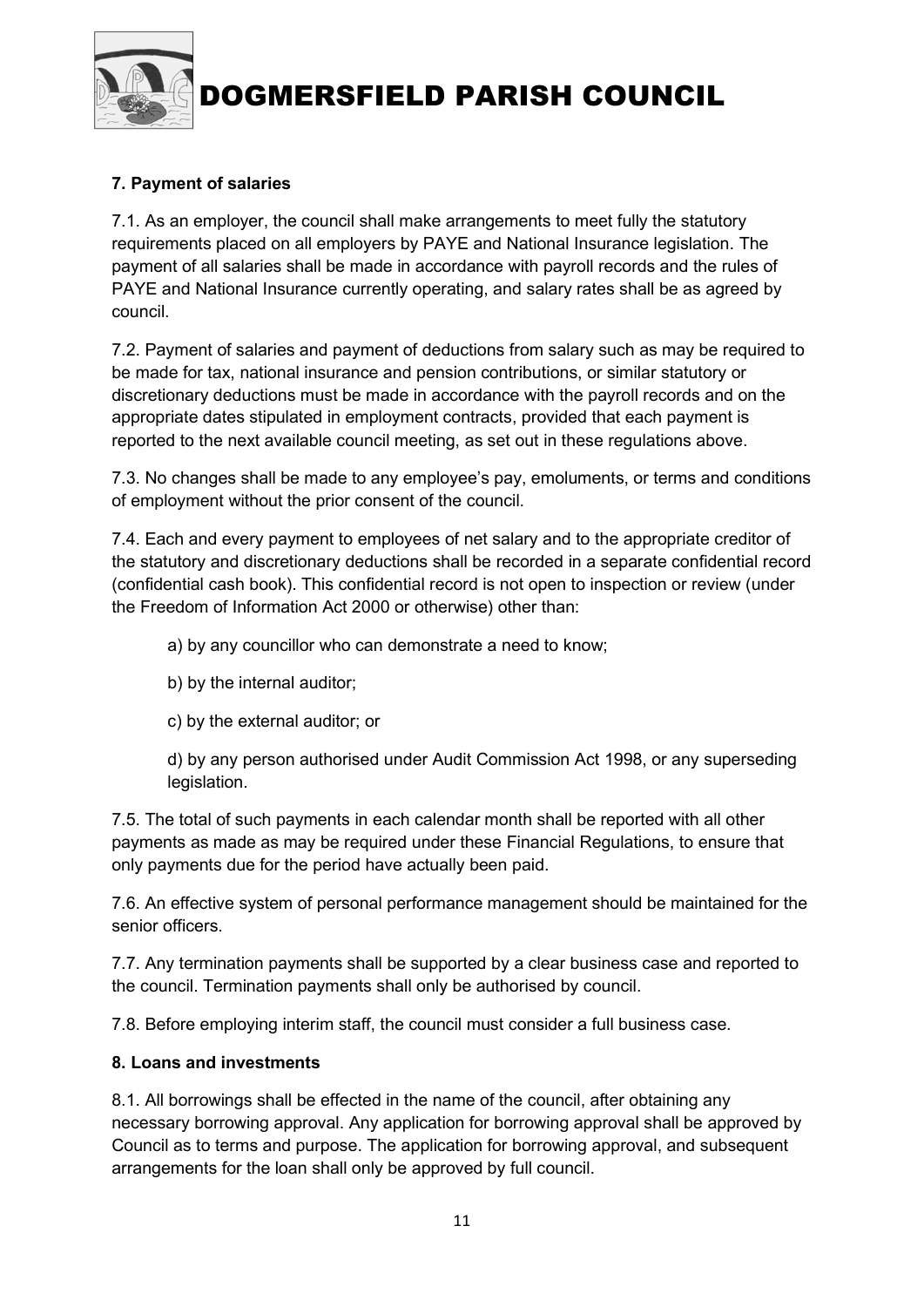

8.2. Any financial arrangement which does not require formal borrowing approval from the Secretary of State (such as Hire Purchase or Leasing of tangible assets) shall be subject to approval by the full council. In each case a report in writing shall be provided to council in respect of value for money for the proposed transaction.

8.3. All loans and investments shall be negotiated in the name of the council and shall be for a set period in accordance with council policy.

8.4. The council shall consider the need for an Investment Strategy and Policy which, if drawn up, shall be in accordance with relevant regulations, proper practices and guidance. Any Strategy and Policy shall be reviewed by the council at least annually.

8.5. All investments of money under the control of the council shall be in the name of the council.

8.6. All investment certificates and other documents relating thereto shall be retained in the custody of the Clerk.

8.7. Payments in respect of short term or long-term investments, including transfers between bank accounts held in the same bank, or branch, shall be made in accordance with Regulation 5 (Authorisation of payments) and Regulation 6 (Instructions for payments).

#### 9. Income

9.1. The collection of all sums due to the council shall be the responsibility of and under the supervision of the Clerk.

9.2. Particulars of all charges to be made for work done, services rendered or goods supplied shall be agreed annually by the council, notified to the Clerk and the Clerk shall be responsible for the collection of all accounts due to the council.

9.3. The council will review all fees and charges at least annually, following a report of the Clerk.

9.4. Any sums found to be irrecoverable and any bad debts shall be reported to the council and shall be written off in the year.

9.5. All sums received on behalf of the council shall be banked intact as directed by the Clerk. In all cases, all receipts shall be deposited with the council's bankers with such frequency as the Clerk considers necessary.

9.6. The origin of each receipt shall be entered on the paying-in slip.

9.7. Personal cheques shall not be cashed out of money held on behalf of the council.

9.8. The Clerk shall promptly complete any VAT Return that is required. Any repayment claim due in accordance with VAT Act 1994 section 33 shall be made at least annually coinciding with the financial year end.

9.9. Where any significant sums of cash are regularly received by the council, the Clerk shall take such steps as are agreed by the council to ensure that more than one person is present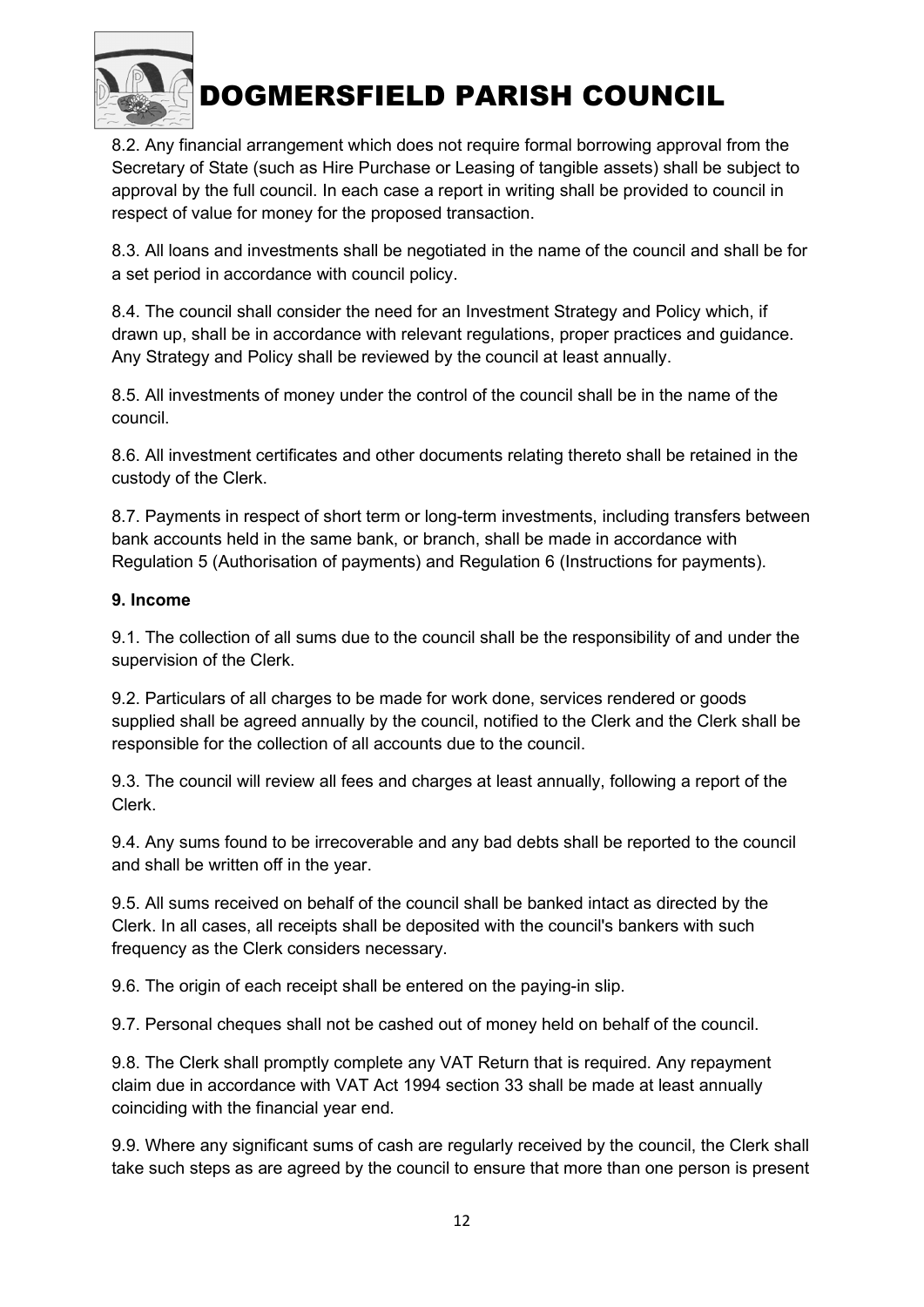

when the cash is counted in the first instance, that there is a reconciliation to some form of control such as ticket issues, and that appropriate care is taken in the security and safety of individuals banking such cash.

#### 10. Orders for work, goods and services

10.1. An official order or letter shall be issued for all work, goods and services unless a formal contract is to be prepared or an official order would be inappropriate. Copies of orders shall be retained.

10.2. Order books shall be controlled by the Clerk.

10.3. All members and officers are responsible for obtaining value for money at all times. An officer issuing an official order shall ensure as far as reasonable and practicable that the best available terms are obtained in respect of each transaction, usually by obtaining three or more quotations or estimates from appropriate suppliers, subject to any de minimis provisions in Regulation 11.1 below.

10.4. A member may not issue an official order or make any contract on behalf of the council.

10.5. The Clerk shall verify the lawful nature of any proposed purchase before the issue of any order, and in the case of new or infrequent purchases or payments, the Clerk shall ensure that the statutory authority shall be reported to the meeting at which the order is approved so that the minutes can record the power being used.

#### 11. Contracts

11.1. Procedures as to contracts are laid down as follows:

a) Every contract shall comply with these financial regulations, and no exceptions shall be made otherwise than in an emergency provided that this regulation need not apply to contracts which relate to items (i) to (vi) below:

i. for the supply of gas, electricity, water, sewerage and telephone services;

ii. for specialist services such as are provided by legal professionals acting in disputes;

iii. for work to be executed or goods or materials to be supplied which consist of repairs to or parts for existing machinery or equipment or plant;

iv. for work to be executed or goods or materials to be supplied which constitute an extension of an existing contract by the council;

v. for additional audit work of the external auditor up to an estimated value of £200 (in excess of this sum the Clerk shall act after consultation with the Chairman and Vice Chairman of council); and

vi. for goods or materials proposed to be purchased which are proprietary articles and / or are only sold at a fixed price.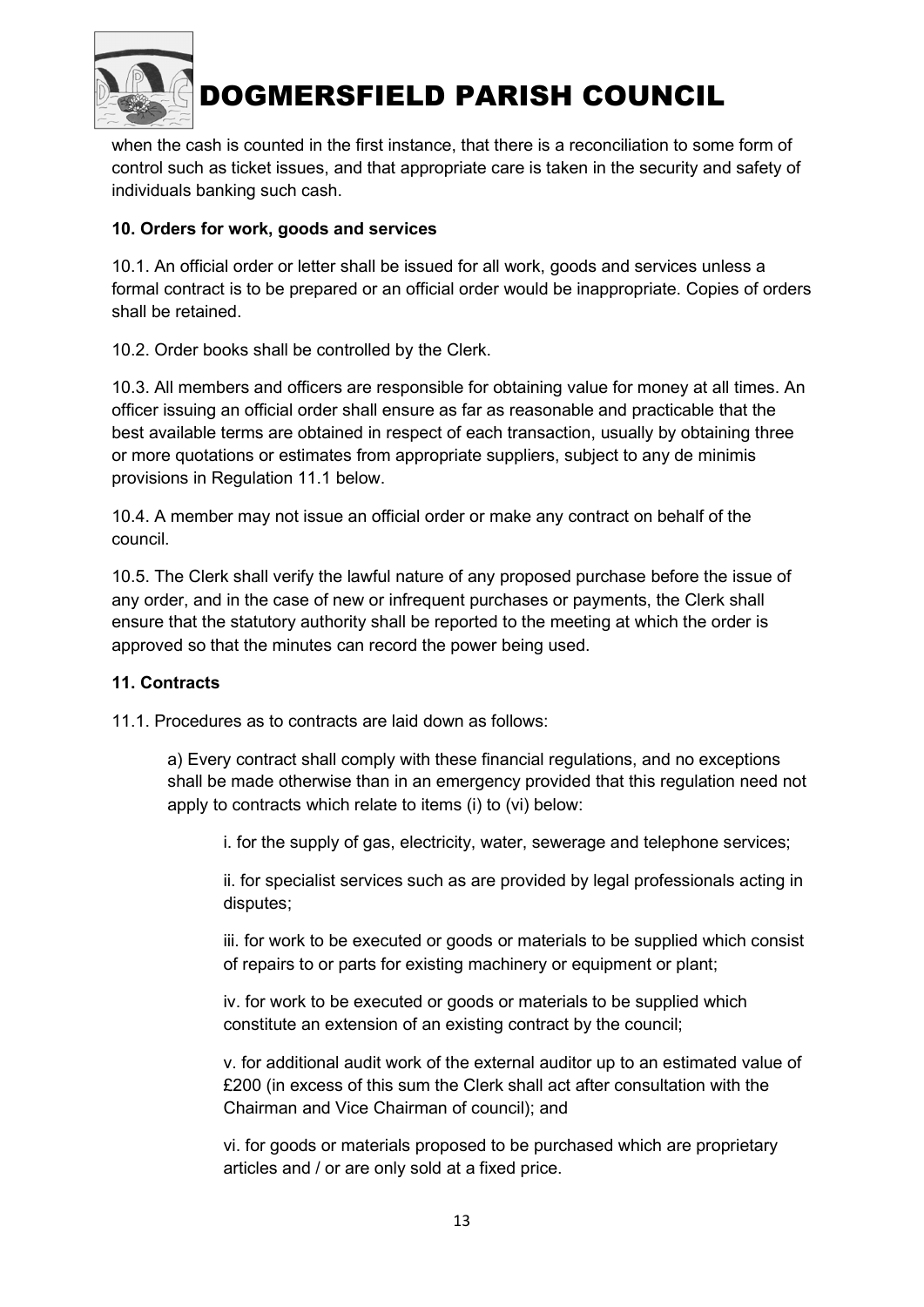

b) Where the council intends to procure or award a public supply contract, public service contract or public works contract as defined by The Public Contracts Regulations 2015 ("the Regulations") which is valued at £25,000 or more, the council shall comply with the relevant requirements of the Regulations<sup>1</sup>.

c) The full requirements of The Regulations, as applicable, shall be followed in respect of the tendering and award of a public supply contract, public service contract or public works contract which exceed thresholds in The Regulations set by the Public Contracts Directive 2014/24/EU (which may change from time to time)<sup>2</sup>.

d) When applications are made to waive financial regulations relating to contracts to enable a price to be negotiated without competition the reason shall be embodied in a recommendation to the council.

e) Such invitation to tender shall state the general nature of the intended contract and the Clerk shall obtain the necessary technical assistance to prepare a specification in appropriate cases. The invitation shall in addition state that tenders must be addressed to the Clerk in the ordinary course of post. Each tendering firm shall be supplied with a specifically marked envelope in which the tender is to be sealed and remain sealed until the prescribed date for opening tenders for that contract.

f) All sealed tenders shall be opened at the same time on the prescribed date by the Clerk in the presence of at least one member of council.

g) Any invitation to tender issued under this regulation shall be subject to the council's Standing Orders and shall refer to the terms of the Bribery Act 2010.

h) When it is to enter into a contract of less than £25,000 in value for the supply of goods or materials or for the execution of works or specialist services other than such goods, materials, works or specialist services as are excepted as set out in paragraph (a) the Clerk shall obtain 3 quotations (priced descriptions of the proposed supply); where the value is below £5,000 and above £100 the Clerk shall strive to obtain 3 estimates. Otherwise, Regulation 10.3 above shall apply.

i) The council shall not be obliged to accept the lowest or any tender, quote or estimate.

j) Should it occur that the council does not accept any tender, quote or estimate, the work is not allocated and the council requires further pricing, provided that the specification does not change, no person shall be permitted to submit a later tender, estimate or quote who was present when the original decision-making process was being undertaken.

<sup>1</sup> The Regulations require councils to use the Contracts Finder website to advertise contract opportunities, set out the procedures to be followed in awarding new contracts and to publicise the award of new contracts 2 Thresholds currently applicable are:

a) For public supply and public service contracts 209,000 Euros (£181,302)

b) For public works contracts 5,225,000 Euros (£4,551,413)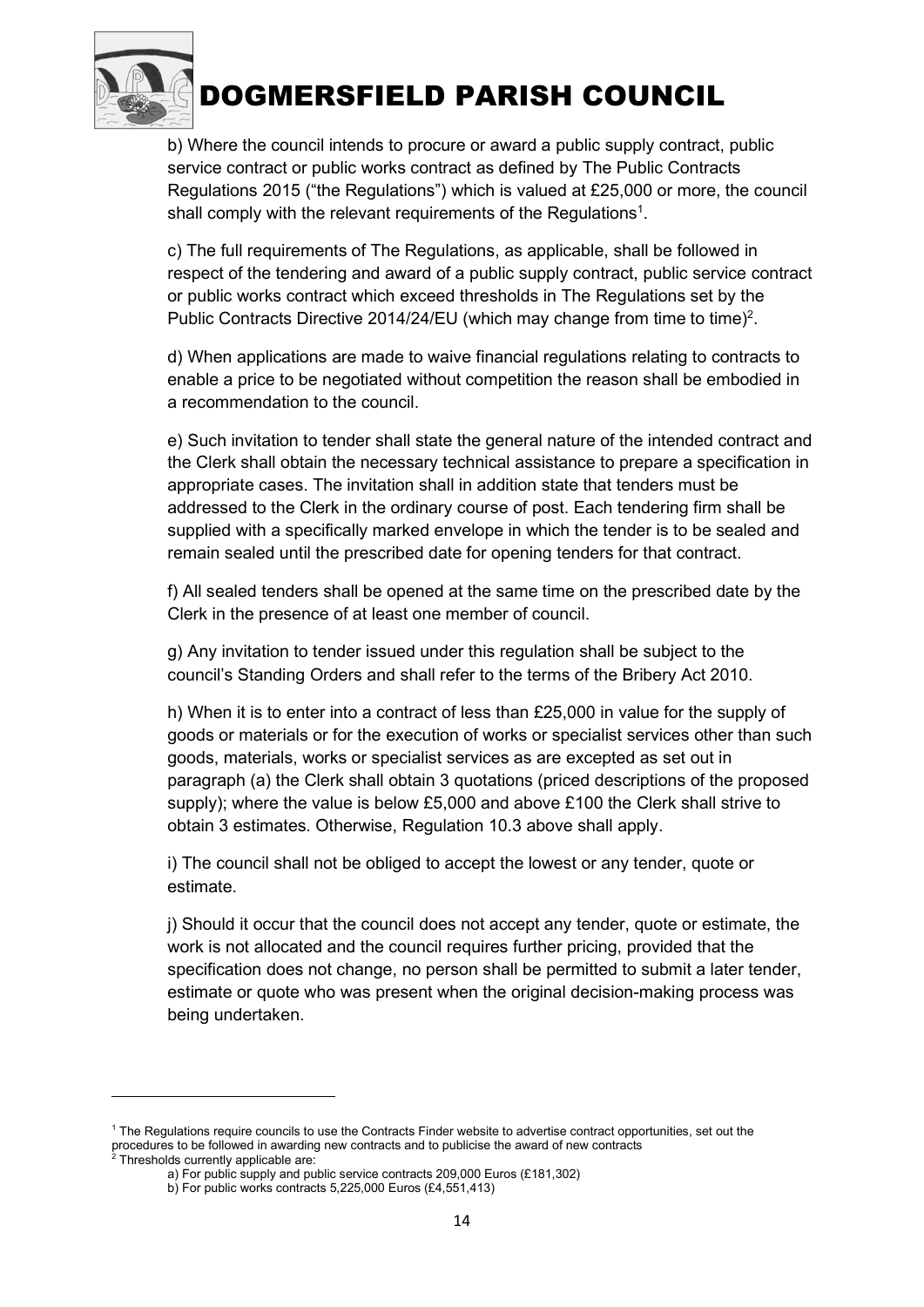

#### 12. Assets, properties and estates

12.1. The Clerk shall make appropriate arrangements for the custody of all title deeds and Land Registry Certificates of properties held by the council. The Clerk shall ensure a record is maintained of all properties held by the council, recording the location, extent, plan, reference, purchase details, nature of the interest, tenancies granted, rents payable and purpose for which held in accordance with Accounts and Audit Regulations.

12.2. No tangible moveable property shall be purchased or otherwise acquired, sold, leased or otherwise disposed of, without the authority of the council, together with any other consents required by law, save where the estimated value of any one item of tangible movable property does not exceed £250.

12.3. No real property (interests in land) shall be sold, leased or otherwise disposed of without the authority of the council, together with any other consents required by law. In each case a report in writing shall be provided to council in respect of valuation and surveyed condition of the property (including matters such as planning permissions and covenants) together with a proper business case (including an adequate level of consultation with the electorate).

12.4. No real property (interests in land) shall be purchased or acquired without the authority of the full council. In each case a report in writing shall be provided to council in respect of valuation and surveyed condition of the property (including matters such as planning permissions and covenants) together with a proper business case (including an adequate level of consultation with the electorate).

12.5. Subject only to the limit set in Regulation 12.2 above, no tangible moveable property shall be purchased or acquired without the authority of the full council. In each case a report in writing shall be provided to council with a full business case.

12.6. The Clerk shall ensure that an appropriate and accurate Register of Assets and Investments is kept up to date. The continued existence of tangible assets shown in the Register shall be verified at least annually, possibly in conjunction with a health and safety inspection of assets.

#### 13. Insurance

13.1. Following the annual risk assessment (per Regulation 17), the Clerk shall effect all insurances and negotiate all claims on the council's insurers.

13.2. The Clerk shall keep a record of all insurances effected by the council and the property and risks covered thereby and annually review it.

13.3. The Clerk shall be notified of any loss liability or damage or of any event likely to lead to a claim, and shall report these to council at the next available meeting.